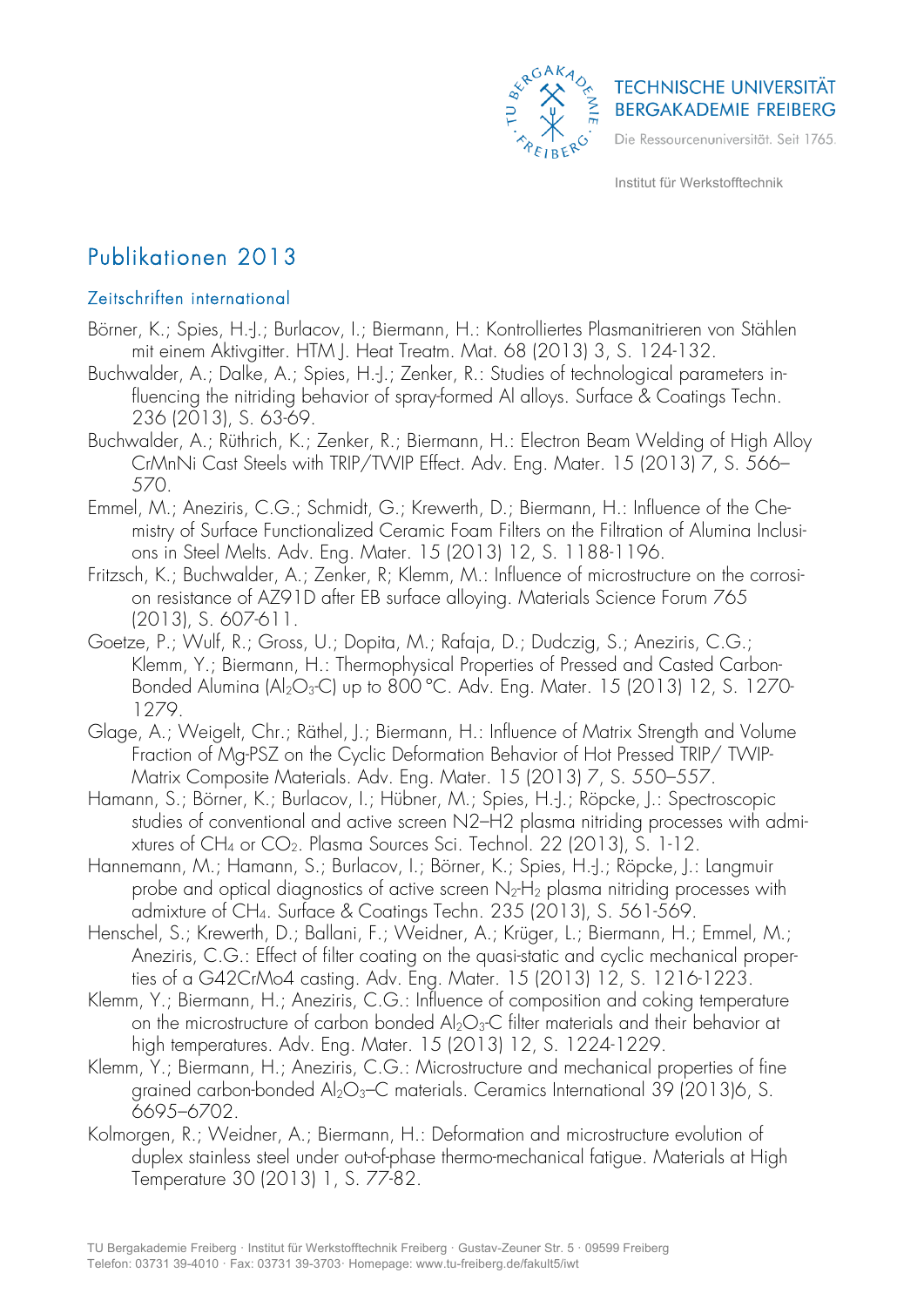

- Kovalev, A.; Wendler, A.; Jahn, A.; Weiß, A.; Biermann, H.: Thermodynamic-Mechanical Modeling of Strain-Induced  $\alpha'$ -Martensite Formation in Austenitic Cr–Mn–Ni As-Cast Steel. Adv. Eng. Mater. 15 (2013) 7, S. 609–617.
- Krewerth, D.; Weidner, A.; Biermann, H.: Investigation of the damage behaviour of cast steel 42CrMo4 during ultrasonic fatigue by combination of thermography and fractography. Adv. Eng. Mater. 15 (2013) 12, S. 1251-1259.
- Krewerth, D.; Weidner, A.; Biermann, H.: Application of in situ thermography for evaluating the high-cycle and very high-cycle fatigue behaviour of cast aluminium alloy AlSi7Mg (T6). Ultrasonics 53(2013)8, S. 1441-1449.
- Mandel, M.; Krüger, L.: Determination of pitting sensitivity of the aluminium alloy EN AW-6060-T6 in a carbon-fibre reinforced plastic/aluminium rivet joint by finite element simulation of the galvanic corrosion process. Corrosion Science 73 (2013) S. 172-180.
- Martin, S.; Decker, S.; Krüger, L.; Martin, U.; Rafaja, D.: Microstructure Changes in TRIP Steel/Mg-PSZ Composites Induced by Low Compressive Deformation. Adv. Eng. Mat. 15 (2013) 7, S. 600-608.
- Rüssel, M.; Krüger, L.; Martin, S.; Kreuzer, W.: Microstructural and fracture toughness characterisation of a high-strength FeCrMoVC alloy manufactured by rapid solidification. Engineering Fracture Mechanics 99 (2013) S. 278-294.
- Schwarz, F.; Lange, K.; Krüger, L.; Kawalla, R.; Reichelt, St.: Microstructural and Mechanical Characterization of ARB AZ31. Materials Science Forum Vols. 765(2013) S. 403-407.
- Spies, H.-J.: Nitrieren und Nitrocarburiere, Gefüge Eigenschaften kontrolliertes Nitrieren. HTM J. Heat Treatm. Mat. 68 (2013) 2, S. 86-96.
- Spies, H.-J.; Biermann, H.; Burlacov, I.; Börner, K.: Active Screen Plasma Nitriding, HTPro 1 Advanced Materials and Processes 171 (2013) 9, S. 66-68.
- Spies, H.-J., Zimdars, H.; Müller, C.: Erfahrungen beim GAsoxinitrieren von Werkzeugen für die Warmumformung. HTM J. Heat Treatm. Mat. 68 (2013) 6, S. 283-289.
- Tuchscheerer, F., Krüger, L.; Mandel, M.; Müller, S.; Liebsch, S.: Alkoholatkorrosion von Aluminium (EN AC-48100), Einfluss von Temperatur sowie Ethanol- und Wassergehalt. Mat.-wiss. u. Werkstofftech. 44(2013)6, S. 555-561.
- Vinogradov, A.; Lazarev, A.; Linderov, M.; Weidner, A.; Biermann, H.: Kinetics of deformation processes in high-alloyed cast transformation-induced plasticity/twinning-induced plasticity steels determined by acoustic emission and scanning electron microscopy: Influence of austenite stability on deformation mechanisms. Acta Materialia 61 (2013) S. 2434-2449.
- Weidner, A.; Berek, H.; Segel, Ch.; Aneziris, Ch. G.; Biermann, H.: In situ tensile deformation of TRIP steel / Mg-PSZ composites. Materials Science Forum Vols. 738-739 (2013) S. 77-81.
- Weidner, A.; Mottitschka, T.; Biermann, H.; Henkel, S.: Determination of stretch zone width and height by powerful 3D SEM imaging technology. Engineering Fracture Mechanics 108 (2013)8, S. 294-304.
- Weidner, A.; Pyczak, F.; Biermann, H.: Scanning and transmission electron microscopy investigations of defect arrangements in a two-phase γ-TiAl alloy. Materials Science & Engineering A 571 (2013) S. 49-56.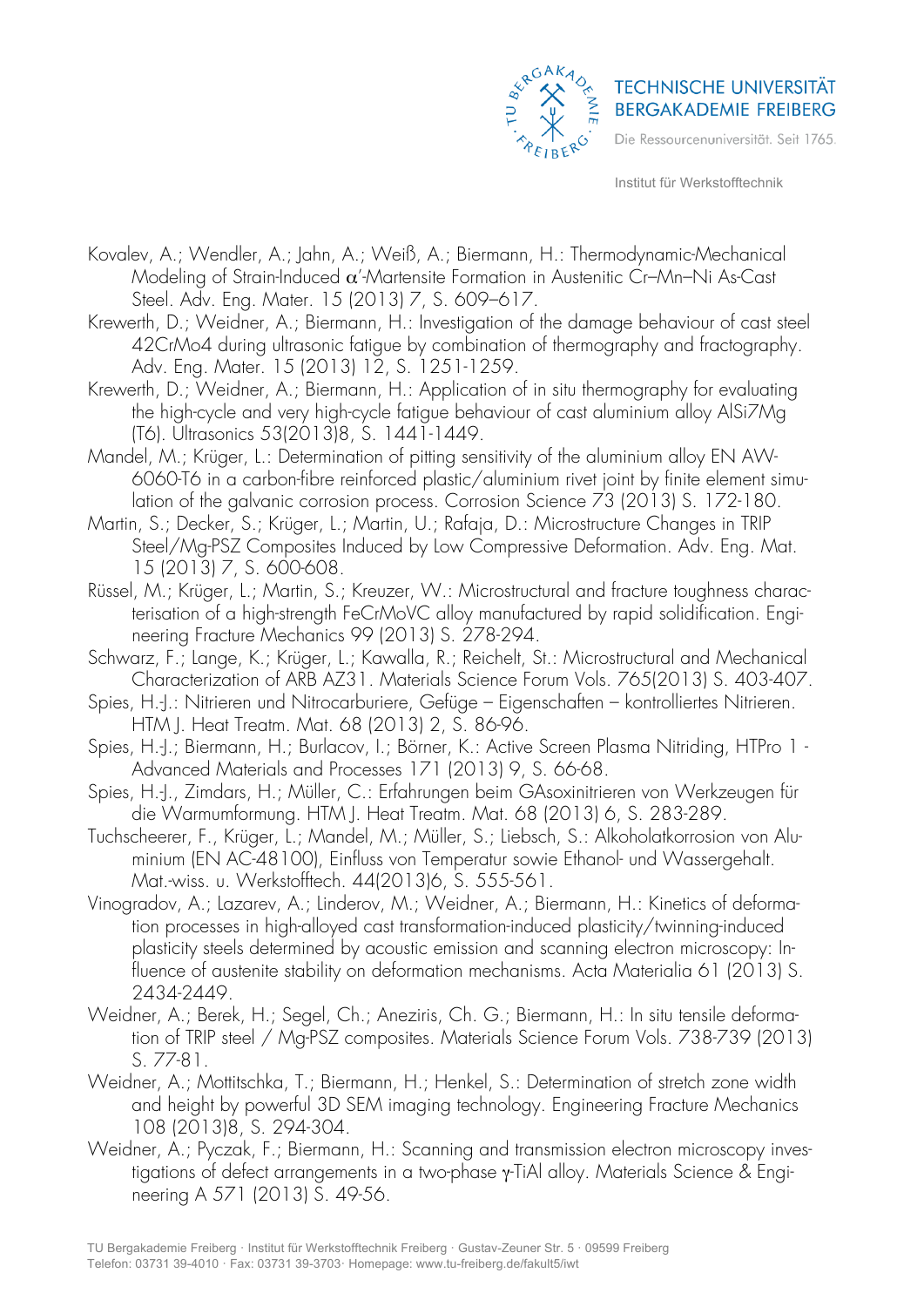

- Weidner, A.; Müller, A.; Weiss, A.; Biermann, H.: Ultrafine grained high-alloyed austenitic TRIP steel. Materials Science & Engineering A 571 (2013) S. 68-76.
- Weiß, A.; Wendler, M.; Gutte, H.; Biermann, H.: High-strength cold-formable austenitic cast steel with TRIP/TWIP properties. International Foundry Research 65 (2013) 4, S. 2-10.
- Wendler, M.; Mola, J.; Krüger, L.; Weiß, A.: Experimental Quantification of the Austenite-Stabilizing Effect of Mn in CrMnNi As-Cast Stainless Steels. Steel research int. 85 (2013) 5, S. 803-810.
- Zenker, R.; Buchwalder, A.; Rüthrich, K.; Griesbach, W.; Nagel, K.: First results of a new duplex surface treatment for cast iron: Electron beam remelting and plasma nitriding. Surface and Coatings 236 (2013), 58-62.

#### Proceedings international

- Ackermann, S.; Kulawinski, D.; Henkel, S.; Biermann, H.: Low cycle fatigue of an austenitic TRIP steel under various biaxial-planar stress states. In: Proc. Int. Conf. Multiaxial Fatigue and Failure 10, Conference-CD, 2013.
- Buchwalder, A.; Zenker, R.; Klemm, M.; Grumbt, G.: Potential of a combined treatment electron beam alloying and PVD hard coating for improved surface properties of Al alloys. In: 2nd Mediterranean Conf. & New Challenges on Heat Treatment and Surface Engineering. Dubrovnik-Cavtat, Kroatien, 11.-14. Juni 2013, Tagungsband S. 9-16
- Burlacov, I.; Börner, K.; Spies, H.-J.; Biermann, H.: Progress in the Control of the Nitriding Potential in the ASPN Process. In: 2<sup>nd</sup> Mediterranean Conf. & New Challenges on Heat Treatment and Surface Engineering. Dubrovnik-Cavtat, Kroatien, 11.-14. Juni 2013, Tagungsband S. 53-60.
- Decker, S.; Krüger, L.; Schneider, I.: Influence of steel and Mg-PSZ additions on the compressive deformation behavior of an  $Al_2O_3$  reinforced TRIP/TWIP-matrix-composite. In: Proc. EuroPM2013: Metal Matrix Composites, Göthenburg, Schweden, 15.-18.09.2013.
- Grumbt, G.; Zenker, R.; Weigel, K.; Bewilogua, K.: Duplex surface treatment physical vapour deposition (PVD) + electron beam hardening (EBH). I In: 2nd Mediterranean Conf. & New Challenges on Heat Treatment and Surface Engineering. Dubrovnik-Cavtat, Kroatien, 11.-14. Juni 2013, Tagungsband S. 1-8.
- Henkel, S.; Weidner, A.; Biermann, H.; Kühn, H.-J.; Rehmer, B.; Sonntag, N.: LCF behaviour and microstructure of alpha-brass CuZn30 under uniaxial, planar-biaxial and tensiontorsion loading conditions. In: Proc. Int. Conf. Multiaxial Fatigue and Failure 10, Conference-CD, 2013.
- Klemm, Y.; Biermann, H.; Aneziris,C.G.: Different fabrication routes for carbon-bonded Al2O3-C and their influence on the physical and mechanical properties. In: Proc. Unitecr 2013, Conference-CD, S. 543-548.
- Krüger L.; Mandel M.: Corrosion behaviour of a self-pierce rivet joint of CFRP-laminate and EN AW-6060-T6 subjected to laboratory and outdoor exposure tests. 7th International CFK-Valley Stade Convention, 11-12 June 2013, Stade (Germany), conference proceedings, 79-83.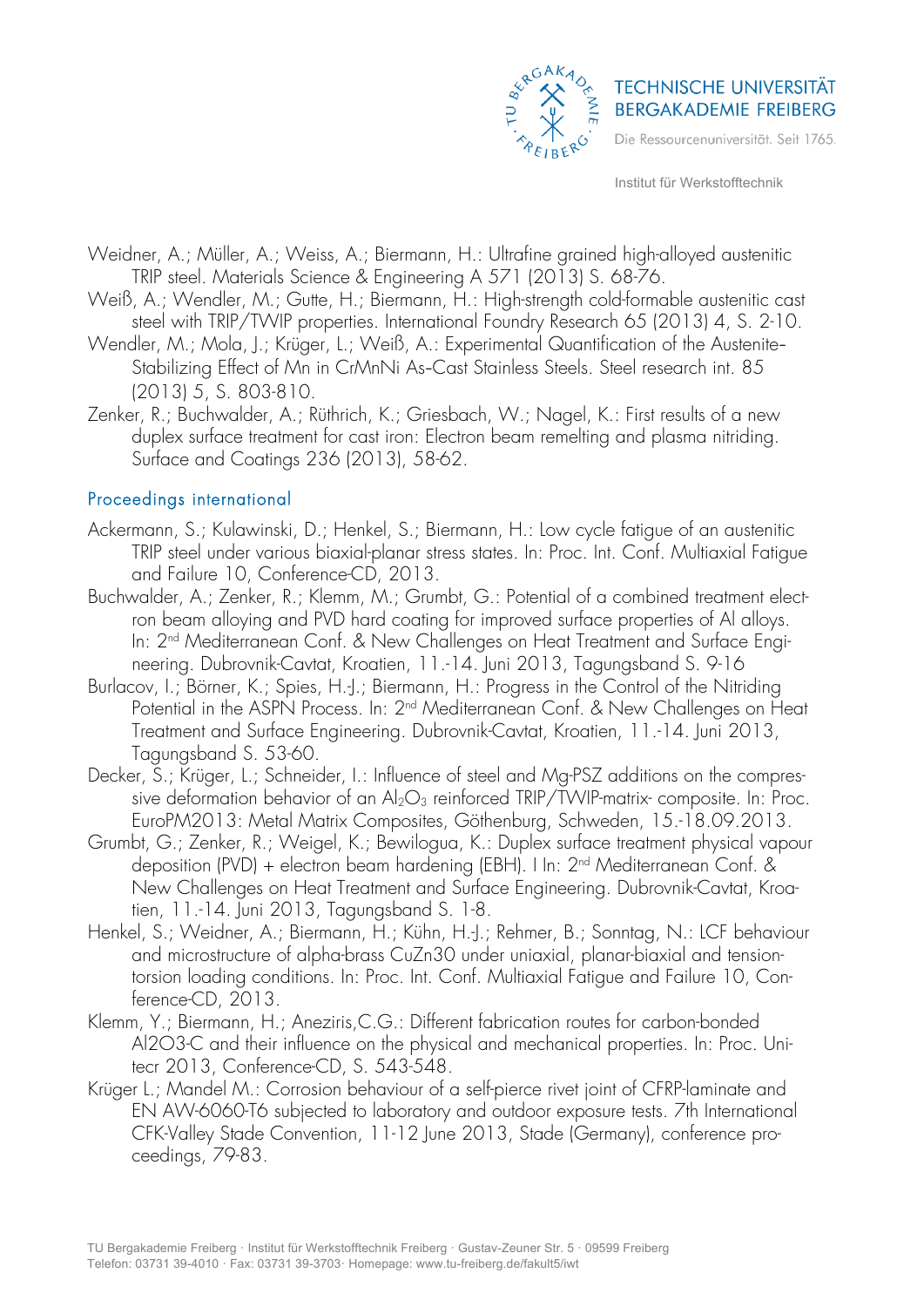

- Kulawinski, D.; Henkel, S.; Biermann, H.; Holländer, D.; Thiele, M.; Gampe, U.: Investigation of the high temperature fatigue behavior of the nickel-base superalloy Waspaloy™ under biaxial-planar loading. In: Proc. Int. Conf. Multiaxial Fatigue and Failure 10, Conference-CD, 2013.
- Linderov, M.; Segel, C.; Vinogradov, A.; Weidner, A.; Biermann, H.: Effect of Temperature of Microstructure Evolution in TRIP/TWIP Steels during Tensile Deformation. In: Proc. 12th Int. Conf. of the Slovenian Society for Non-Destructive Testing, Ljubljana, Slovenia (2013), S. 665-672.
- Trubitz, P.; Winkler, H.-P.; Hüggenberg, R.; Ludwig, A.; Pusch, G.: Effect of the pearlite content of ferritic cast iron material on the crack resistance behaviour under dynamic load. 13th International Conference on Fracture, 16-21 June 2013, Beijing, China, conference proceedings, ID S51-010.

## Zeitschriften national

- Michel, P.; Jahn, A.; Weigelt, C.; Martin, S.: In Kombination mit Keramik gewinnt Stahl an Belastbarkeit. MM MaschinenMarkt (2013) 14, S. 44-47.
- Michel, P.; Wolf, S.; Ehinger, D.; Glage, A.: Keramikstrukturen in Stahlmatrix inspirieren den Leichtbau. MM MaschinenMarkt (2013) 17, S. 58-61.
- Mottitschka, T.; Pusch, G.; Biermann, H.; Hübner, P.: Untersuchungen zum zyklischen Risswachstum in ferritischen Gusseisen mit Kugelgraphit unter konstanten und variablen Lastamplituden. Giesserei-Praxis 64 (2013), S. 412-417.
- Weiß, A.; Wendler, M.; Gutte, H.; Biermann, H.: Hochfester und kaltumformbarer austenitischer Stahlguss mit TRIP/TWIP-Eigenschaften. Giesserei 100 (2013) 4, S. 54-65.
- Wolf, A.: Für Werkstoffe begeistern. LeLa magazin (2013) Nr. 6, S. 6.

## Proceedings national

- Glage, A.; Biermann, H.; Weigelt, C.; Räthel, J.: Ermüdungsverhalten von Mg-PSZ partikelverstärkten TRIP/TWIP-Stahl-Matrix-Verbundwerkstoffen. In: Verbundwerk-stoffe, 19. Symp. Verbundwerkstoffe und Werkstoffverbunde, Karlsruhe, Hrsg. A. Wanner und K.A. Weidenmann, 2013, S. 197-206.
- Jung, A.; Zenker, R.; Gleißner, J.; Lerche, K.; Sohr, T.; Lerche, J.: Elektronenstrahl-Randschichtbehandlung für die Herstellung verschleißbeständiger Auftragsschichten auf nichtrostenden Stählen, In: 16. Werkstofftechnisches Kolloquium, 05.-06.09.2013, Chemnitz, S. 188-197.
- Martin, S.; Rafaja, D.; Decker, S.; Krüger, L.: Mikrostrukturentwicklung in 5 Vol.-% Mg-PSZ verstärkten TRIP- Matrix-Compositen als Funktion der Verformungstemperatur. Tagungsband Verbundwerkstoffe,19. Symposium Verbundwerkstoffe und Werkstoffverbunde, Karlsruhe, 03.-05. Juli 2013, S. 240-245.
- Mottitschka, T.; Weidner, A.; Henkel, S.; Biermann, H.: Qualitative und quantitative Analyse der Stretch-Zonen-Ausbildung mittels 3D-REM-Aufnahmen. DVM-Bericht 245: 45. Tagung des DVM-Arbeitskreises Bruchvorgänge, 19./20.02.2013, Berlin, Tagungsband S. 79- 90.